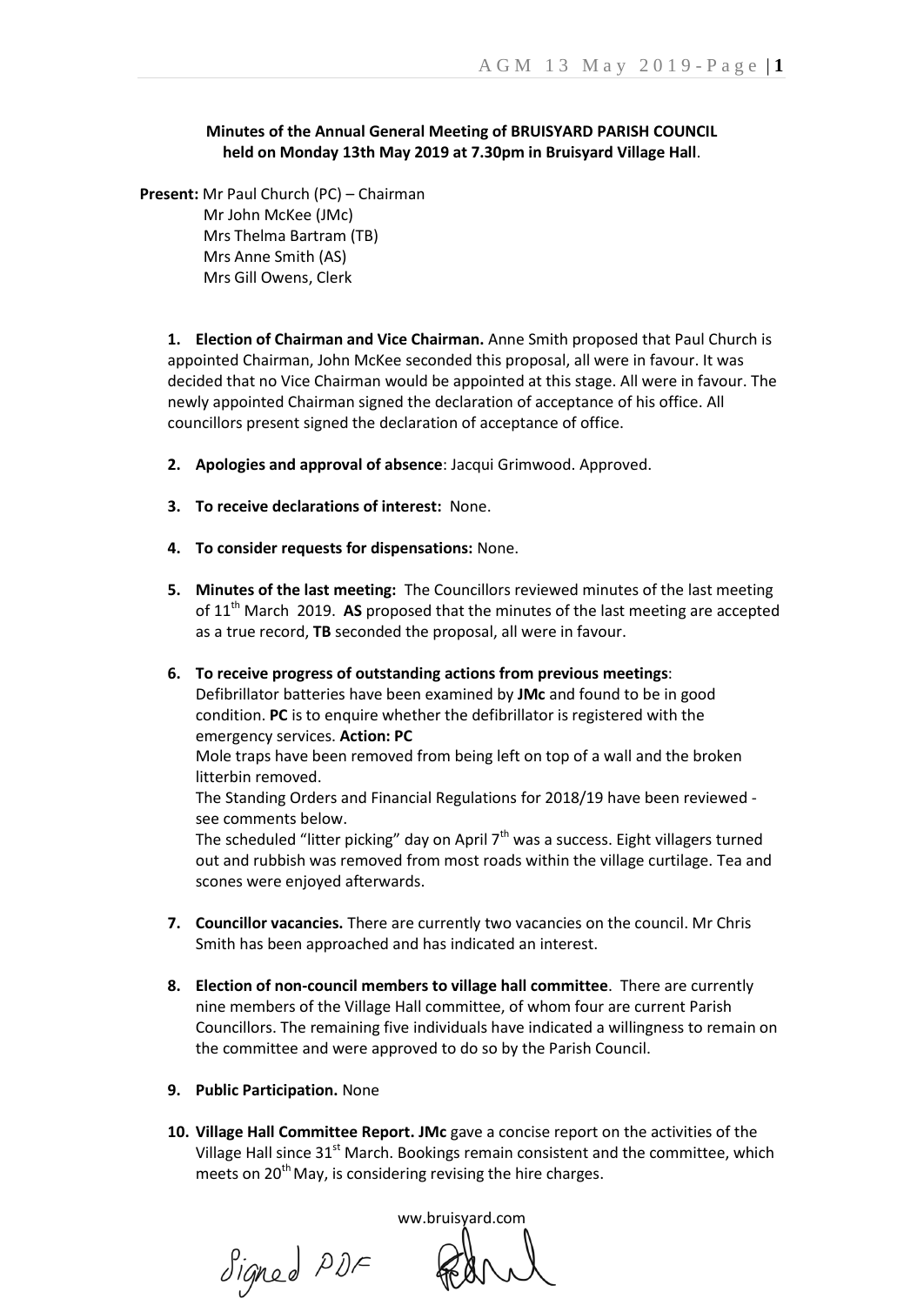Currently, wastewater and sewerage at the Village Hall is retained in a cesspool tank, which is emptied twice per annum. **JMc** suggested that a treatment plant is budgeted for with a view to reducing on going maintenance costs. He estimated the cost of the installation of a Klargester Bio Disk treatment plant at £4,600.00. This would require discharge of processed water into the nearby River Alde. Moles are still present within the curtilage of the Village Hall park, traps are being used but are being set slighter deeper to avoid a trip hazard.

The Village Hall requires a new water softener, prices and qualities vary and so this purchase still requires some research.

It is the sad fact that dog owners are allowing their dogs to foul the Village Hall park and play area and are not removing the faeces. It appears to be a persistent problem, as is the general littering of the village. It was suggested that the Village Hall erect some clear signage that reminds dog owners of their responsibilities.

**11. Financial Matters**.

| Village Hall bank balance on 13 <sup>th</sup> May               | £11.549.81 |
|-----------------------------------------------------------------|------------|
| Parish Council bank balance on 13 <sup>th</sup> May             | £4004.95   |
| Parish Council Business Premium balance on 13 <sup>th</sup> May | £484.16    |

(a) **Review of unaudited receipts and payments - financial year 2018/19.** These accounts will be made available on www.bruisyard.com.The new Responsible Financial Officer (RFO) with effect from 1 April 2019 is councillor Anne Smith. Anne explained that the 2018/19 accounts have been prepared in accordance with the NALC guidelines. Receipts and payments for the Parish Council and Village Hall are recorded online using Google sheets by the Parish Council RFO and Village Hall Chairman and Treasurer respectively. The Google sheets enables good transparency of all transactions by the RFO and VH Treasurer and are securely stored on the Google cloud. These entries are then consolidated onto a master excel spreadsheet which is securely stored on the Microsoft Office 365 server/cloud. All parish councillors and the Village Hall treasurer have direct online access to the Microsoft Office 365 server/cloud giving visibility and transparency for all transactions. The RFO has overall responsibility for consolidating the accounts for the committee meetings and at the end of the financial year, and for the production of budgets and subsequent variance analysis. This is a change from the previous practice of the Clerk being the RFO for both the Village Hall and the Parish Council, greatly simplifing the workload for the new Parish Clerk and assigns greater financial responsibility to the Village Hall committee and Treasurer. See 15 below. During the production of the 2018/19 accounts a minor error was discovered in the 2017/18 accounts that was identified explained and rectified.

b) **The Accounting and General Audit Return.** The AGAR form was prepared and adjusted 2017/18 figures will be submitted to reflect the minor error. The AGAR form was signed by the RFO and Chairman and awaits the internal audit process before submission to the official external auditors.

(c) **Fixed Asset register for 2018/19** will be available o[n www.bruisyard.com](http://www.bruisyard.com/) as part of the Accounts 18/19. A review of the register for 2018/19 did not result in any additional items but highlighted that the insurance cover level on contents of the Village Hall needs to be reviewed as it is too low by a factor of 100%.

(d) **Review of Financial Risk Assessment 2018/19** – no issues identified.

**12. Appointment of Internal Auditors**. A short discussion was held as to whether SALC should be reappointed auditors for 2018/19. A decision was taken to defer the